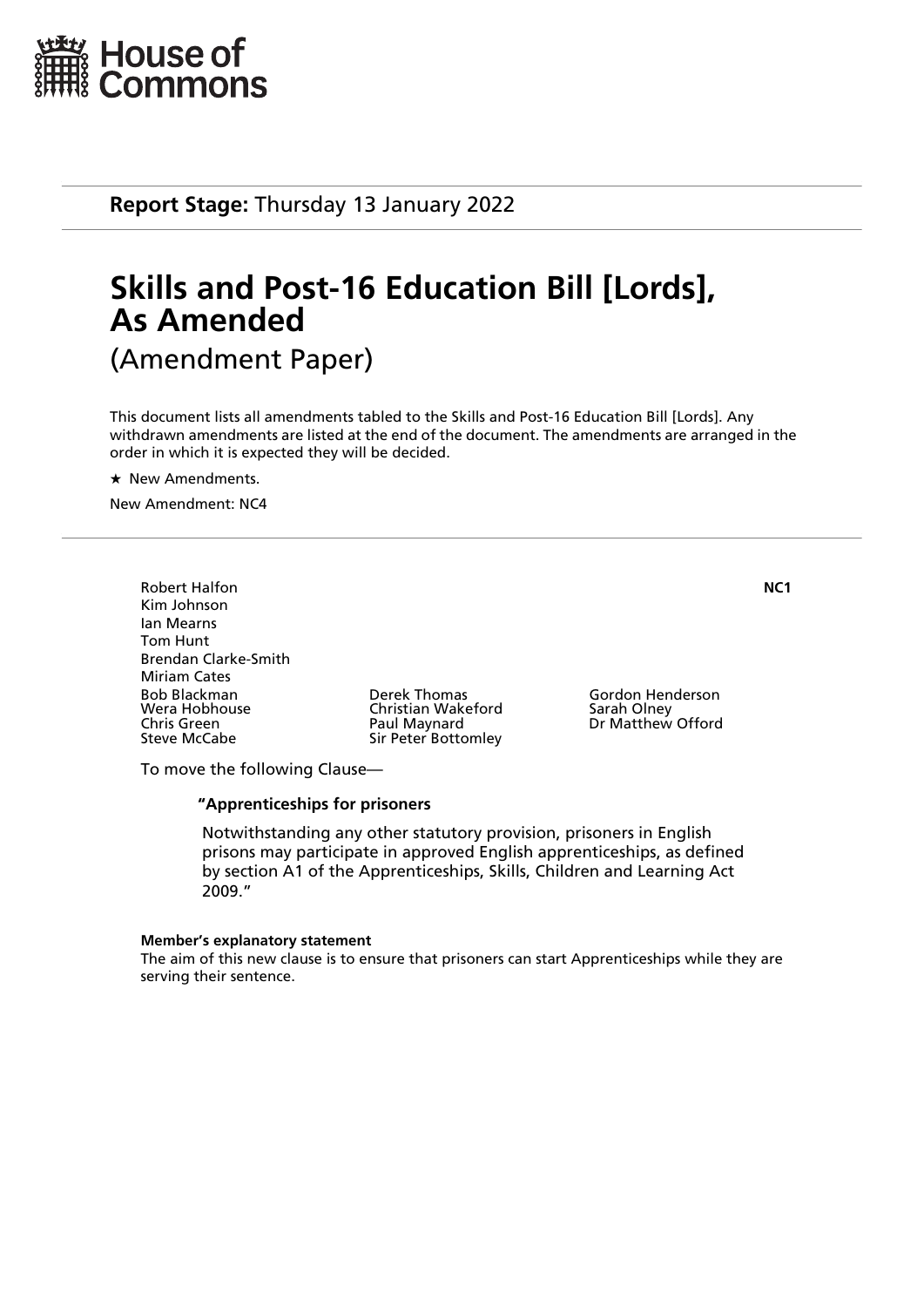| <b>Robert Halfon</b><br>Peter Aldous<br><b>Bob Blackman</b><br>Derek Thomas<br>Gordon Henderson |                                            |             | NC <sub>2</sub> |
|-------------------------------------------------------------------------------------------------|--------------------------------------------|-------------|-----------------|
| Wera Hobhouse<br>Christian Wakeford<br>Paul Maynard                                             | <b>Miriam Cates</b><br>Sir Peter Bottomley | Sarah Olney |                 |

To move the following Clause—

#### **"Provision of opportunities for education and skills development**

- (1) Any person of any age has the right to free education on an approved course up to Level 3 supplied by an approved provider of further or technical education, if he or she has not already studied at that level.
- (2) Any approved provider must receive automatic in-year funding for any student covered by subsection (1), and supported by the Adult Education Budget, at a tariff rate set by the Secretary of State.
- (3) Any employer receiving apprenticeship funding must spend at least two thirds of that funding on people who begin apprenticeships at Levels 2 and 3 before the age of 25."

#### **Member's explanatory statement**

This new clause would provide for education and skills development up to a Level 3 qualification for any person of any age supplied by an approved provider if they have not already studied at that level.

| <b>Robert Halfon</b>        |                                     | NC3                                |
|-----------------------------|-------------------------------------|------------------------------------|
| <b>Bob Blackman</b>         |                                     |                                    |
| Derek Thomas                |                                     |                                    |
| Gordon Henderson            |                                     |                                    |
| Wera Hobhouse               |                                     |                                    |
| <b>Christian Wakeford</b>   |                                     |                                    |
| Peter Aldous<br>Chris Green | <b>Miriam Cates</b><br>Paul Maynard | Sarah Olney<br>Sir Peter Bottomley |
|                             |                                     |                                    |

To move the following Clause—

#### **"Amendments to section 42B of the Education Act 1997**

- (1) Section 42B of the Education Act 1997 is amended as follows.
- (2) After subsection (1) insert—
- "(1A) In complying with subsection (1), the proprietor must give a representative range of education and training providers (including, where reasonably practicable, a university technical college) access to registered pupils on at least three occasions during each of the first, second and third key phase of their education."
- (3) After subsection (2) insert—
- "(2A)The proprietor of a school in England within subsection (2) must—
	- (a) ensure that each registered pupil meets, during both the first and second key phase of their education, with a representative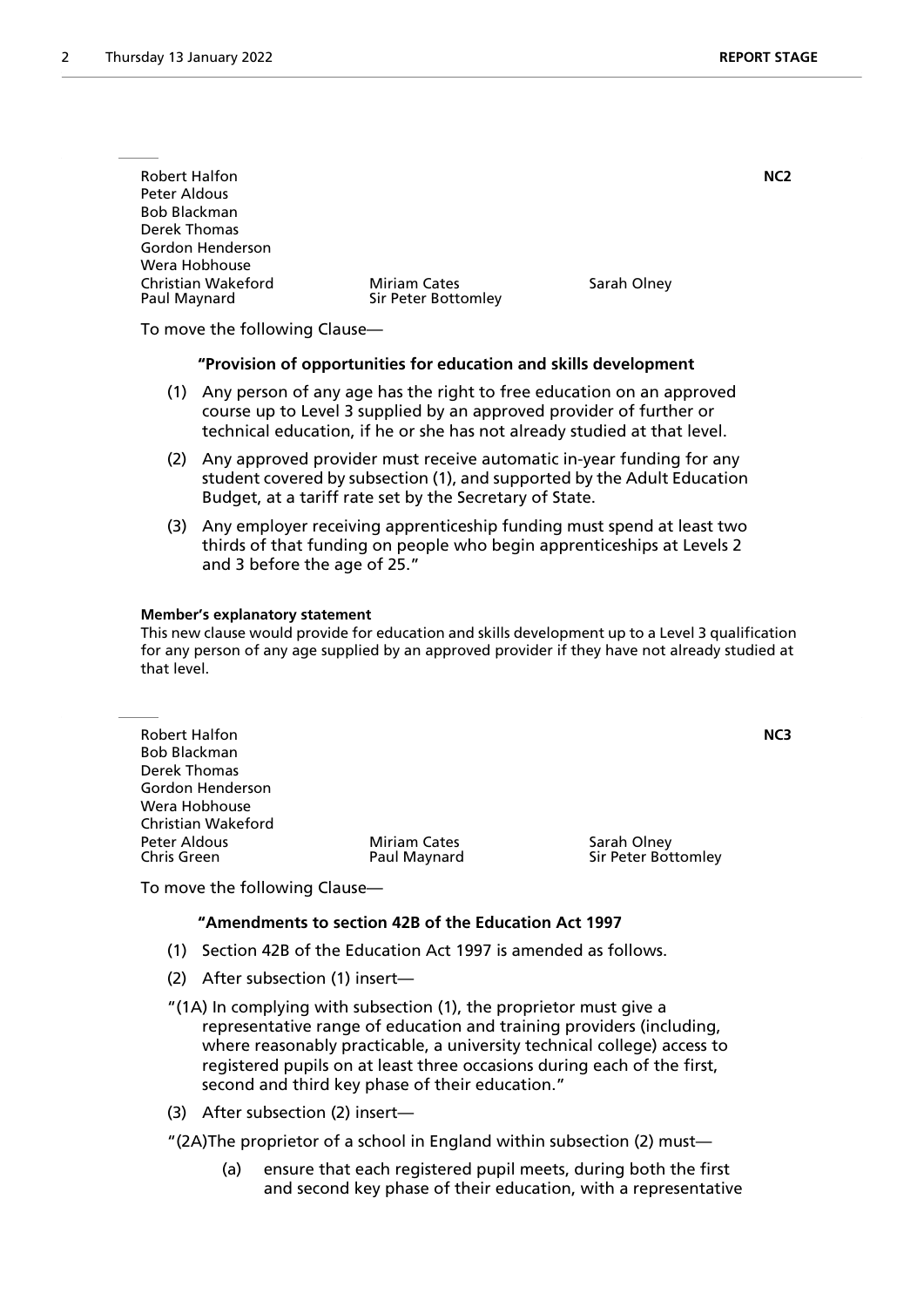range of education and training providers to whom access is given, and

- (b) ask providers to whom access is given to provide information that includes the following—
	- (i) information about the provider and the approved technical education qualifications or apprenticeships that the provider offers,
	- (ii) information about the careers to which those technical education qualifications or apprenticeships might lead,
	- (iii) a description of what learning or training with the provider is like, and
	- (iv) responses to questions from the pupils about the provider or technical education qualifications and apprenticeships.
- (2B) Access given under subsection (1) must be for a reasonable period of time during the standard school day."
- (4) After subsection (5)(a), insert—
	- "(aa) a requirement to provide access to a representative range of education and training providers to include where practicable a university technical college;"
- (5) In subsection (5)(c), after "access" insert "and the times at which the access is to be given;"
- (6) After subsection (5)(c), insert—
	- "(d) an explanation of how the proprietor proposes to comply with the obligations imposed under subsection (2A)."
- (7) After subsection (9), insert—

"(9A) For the purposes of this section—

- (a) the first key phase of a pupil's education is the period—
	- (i) beginning at the same time as the school year in which the majority of pupils in the pupil's class attain the age of 13, and
	- (ii) ending with 28 February in the following school year;
- (b) the second key phase of a pupil's education is the period—
	- (i) beginning at the same time as the school year in which the majority of pupils in the pupil's class attain the age of 15, and
	- (ii) ending with 28 February in the following school year;
- (c) the third key phase of a pupil's education is the period—
	- (i) beginning at the same time as the school year in which the majority of pupils in the pupil's class attain the age of 17, and
	- (ii) ending with 28 February in the following school year.""

## **Member's explanatory statement**

This new clause will ensure that Section 2 of the Technical and Further Education Act 2017, commonly known as the Baker Clause, is legally enforceable.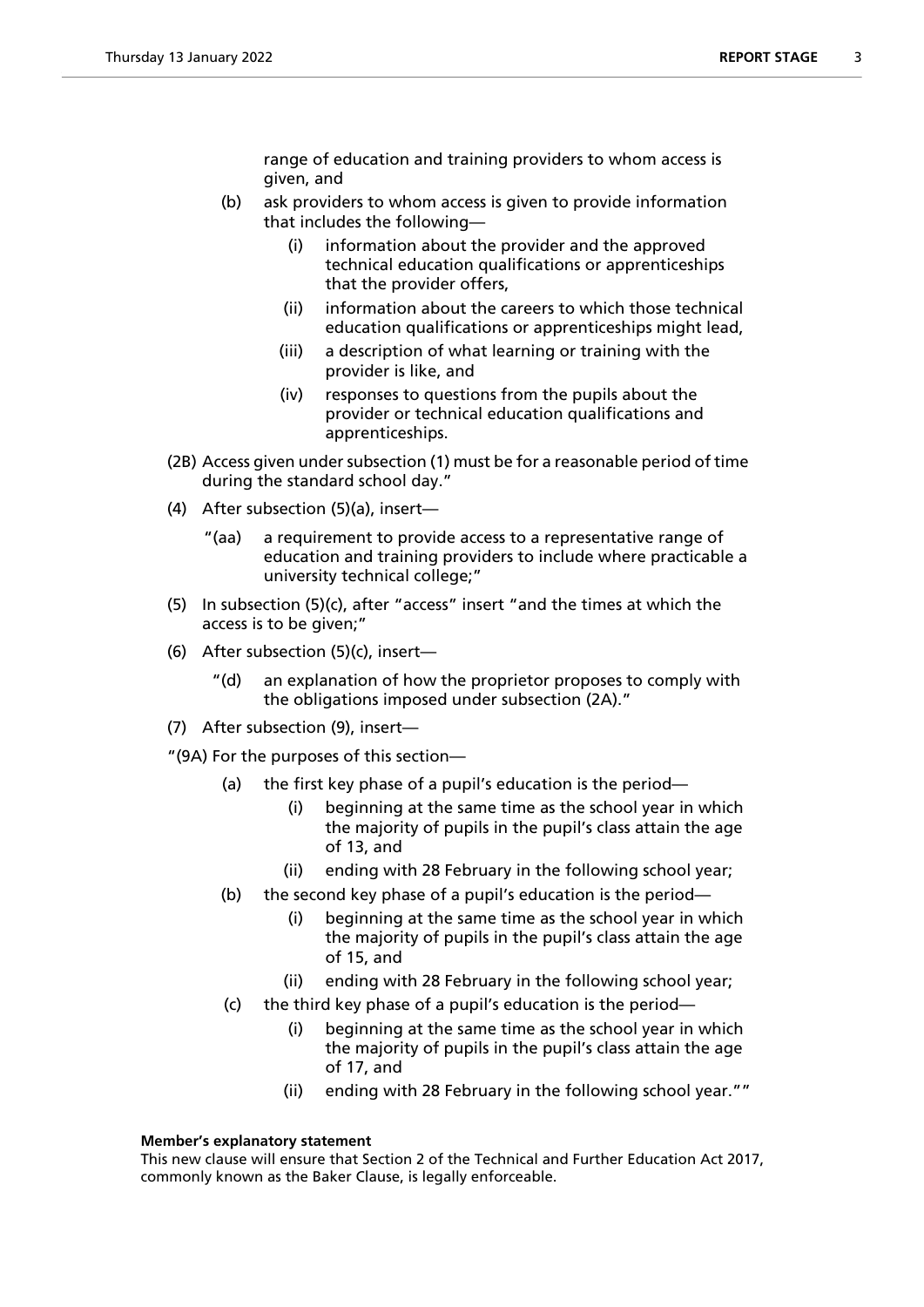Chris Skidmore **NC4**

 $\star$  To move the following Clause—

### **"Green Skills Strategy**

 The Secretary of State must, before the end of the period of 12 months beginning with the day on which this Act is passed, publish a Green Skills Strategy, setting out a plan to support people to attain the skills, capabilities or expertise through higher education, further education or technical education that directly contribute to, or indirectly support, the following—

- (a) compliance with the duty imposed by section 1 of the Climate Change Act 2008 (United Kingdom net zero emissions target),
- (b) adaptation to climate change, or
- (c) meeting other environmental goals (such as restoration or enhancement of the natural environment)."

#### **Member's explanatory statement**

This new clause would require the Secretary of State to publish a national green skills strategy which would set out a plan to support people to attain skills which will directly contribute to or indirectly support climate change and environmental goals.

# Order of the House

## **[15 November 2021]**

That the following provisions shall apply to the Skills and Post-16 Education Bill [Lords]:

#### **Committal**

1. The Bill shall be committed to a Public Bill Committee.

#### **Proceedings in Public Bill Committee**

- 2. Proceedings in the Public Bill Committee shall (so far as not previously concluded) be brought to a conclusion on Tuesday 7 December 2021.
- 3. The Public Bill Committee shall have leave to sit twice on the first day on which it meets.

#### **Proceedings on Consideration and Third Reading**

- 4. Proceedings on Consideration shall (so far as not previously concluded) be brought to a conclusion one hour before the moment of interruption on the day on which those proceedings are commenced.
- 5. Proceedings on Third Reading shall (so far as not previously concluded) be brought to a conclusion at the moment of interruption on that day.
- 6. Standing Order No. 83B (Programming committees) shall not apply to proceedings on Consideration and Third Reading.